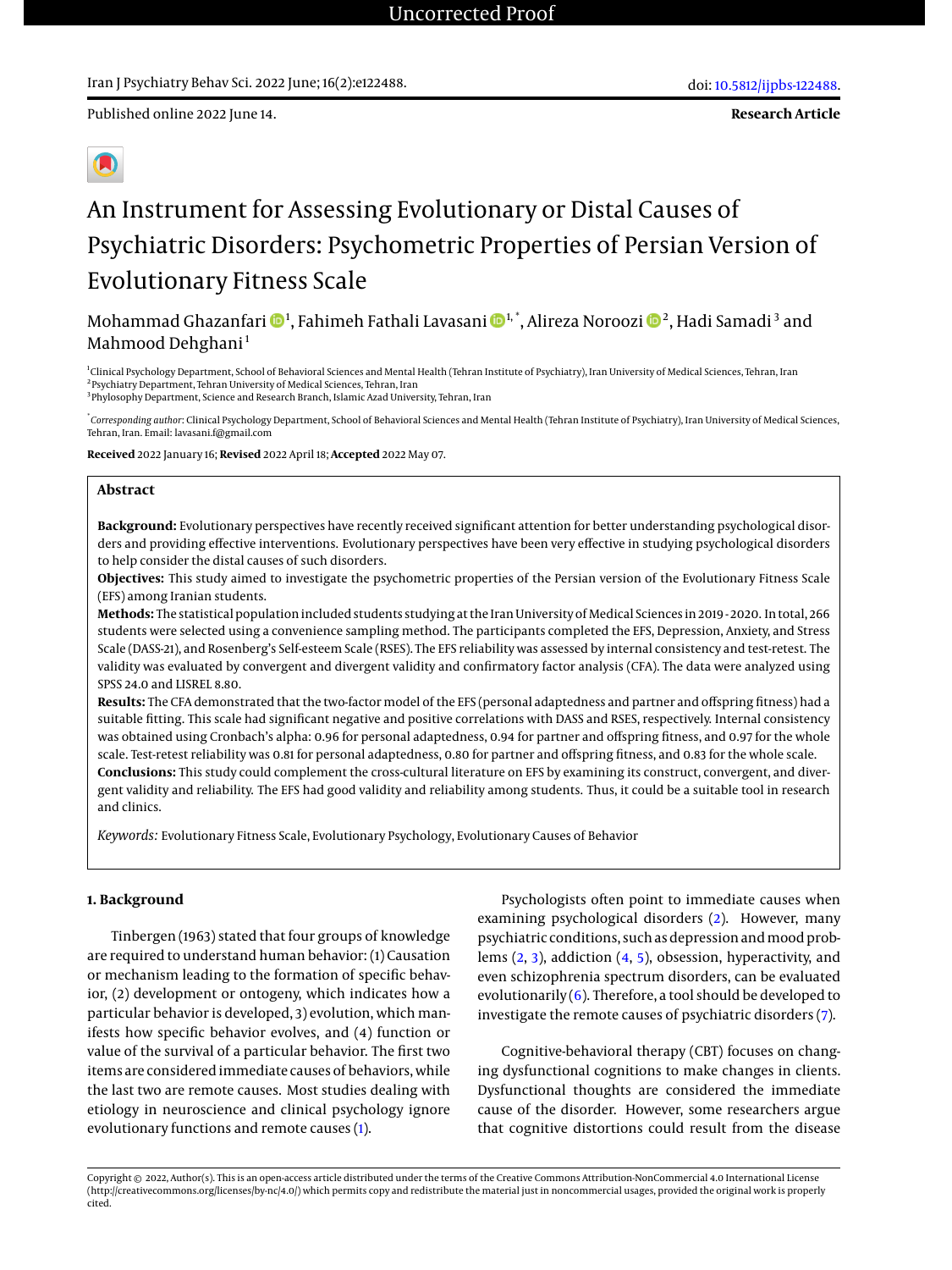and cannot be its cause. In other words, the underlying evolutionary cause or remote cause that may lead to the disorder and dysfunctional thinking is not directly addressed in this therapeutic approach. Therefore, a comprehensive evolutionary view is required for explaining the remote or ultimate causes of diseases. Some therapists have modified CBT to align this approach with more updated theories of evolution  $(8)$ , one of which uses the evolutionary fitness scale [\(3,](#page-4-2) [7\)](#page-4-6). Fitness is among the essential concepts in evolutionary biology that can be defined in two dimensions: considering the results (success in reproduction) or independent criteria generally regarded as adaptation. These properties and capacities make the organism more successful in reproduction [\(9\)](#page-4-8).

Fisher considers fitness as the objective reemergence of genes in the future [\(10\)](#page-4-9). Some researchers maintain that the frequency of fitter traits increases with increasing fitness, while less fit traits decline [\(11\)](#page-4-10). Definitions focusing on independent and general adaptive traits state that fitness is an organism's ability to survive and reproduce in its own environment; thus, fitness refers to one's adaptation to its environment [\(12\)](#page-4-11). Dent believes that fitness refers to one's ability to solve adaptative problems throughout hu-man evolution [\(13\)](#page-4-12).

The evolutionary fitness scale measures independent elements of fitness and determines the extent of the organism's adaptation to its environment [\(14\)](#page-4-13). This scale examines remote and evolutionary causes [\(7\)](#page-4-6). Fitness-related issues often involve achieving positive outcomes in such areas as shelter, security, nutrition, health, sex, mate choice, attractiveness, protection, parenting, and in-group and out-group communication [\(15\)](#page-4-14). Evolutionary psychology shows us that individuals feel happy and well when they successfully meet these goals [\(16\)](#page-4-15). However, failure or false perception of failure in meeting these goals leads to unhappiness, stress, and despair [\(16\)](#page-4-15).

Cognitive-behavioral therapy has paid less attention to remote (evolutionary) causes of disorders such as inclusive fitness and reproductive success. However, considering the degree of evolutionary fitness can improve CBT and encourage us to perform interventions for increasing the person's evolutionary fitness by providing information about the adaptive value of some symptoms. Furthermore, attention should be paid to destructive behaviors reducing evolutionary fitness [\(8\)](#page-4-7).

### **2. Objectives**

Because this tool has not been translated into Persian yet, the present study aimed to investigate the psychometric properties of an instrument for the cross-cultural development of the evolutionary fitness scale. Moreover, examining a tool in different cultures can represent cultural dynamics.

# **3. Methods**

The present correlational study is in the field of psychometry. The statistical population included students studying at the Iran University of Medical Sciences in 2019 - 2020. According to Klein, the sample size required for confirmatory factor analysis (CFA) was about 200 people [\(16\)](#page-4-15). Therefore, 266 individuals were selected for this study by a convenience sampling method.

According to the Intercultural Adaptation Guide, the Evolutionary Fitness Scale (EFS) was developed [\(17,](#page-4-16)[18\)](#page-4-17). First, the original English version of the EFS was translated into Persian by four clinical psychology professors, and then it was back-translated by two mental health professionals who were fluent in both English and Persian. In the next step, the authors examined the translation of the scale in terms of comprehensibility. The initially translated instrument was performed on a sample of 25 students to check the questions' comprehensibility for the participants and correct the items in a pilot study. Errors in the questions were corrected based on a preliminary study. After preparing the final version of the scale, students were asked to complete the research questionnaires using Google Doc. The inclusion criterion was being a student, and the exclusion criterion was no severe medical illness.

# *3.1. Instruments*

#### *3.1.1. Evolutionary Fitness Scale*

It is a 58-item self-report scale that examines individuals' perceptions of their evolutionary fitness. Created by Giosan in 2018, the Evolutionary Fitness Scale (EFS) includes two subscales: Personal adaptedness and partner offspring fitness. Each item is scored from 1 (strongly disagree) to 5 (strongly agree). The higher the scores, the greater the individuals' perceptions of their fitness [\(7\)](#page-4-6). The EFS has been correlated with the following variables.

(1) Motor activity: Our ancestors had a significantly more active lifestyle than us. They had to travel long distances to get food and escape from the dangers threatening them. Furthermore, they had to hunt and migrate with seasonal changes [\(14\)](#page-4-13). Numerous studies have shown the effect of motor activity on health [\(17\)](#page-4-16). Moreover, motor activity can affect mental health [\(18\)](#page-4-17).

(2) Health of self and others: Our ancestors' diet typically included fruits, vegetables, oilseeds, honey, eggs, and meat. Their diets did not mainly include legumes, dairy products, and cereals before the agricultural era. They absorbed vitamins more. Also, they consumed meat that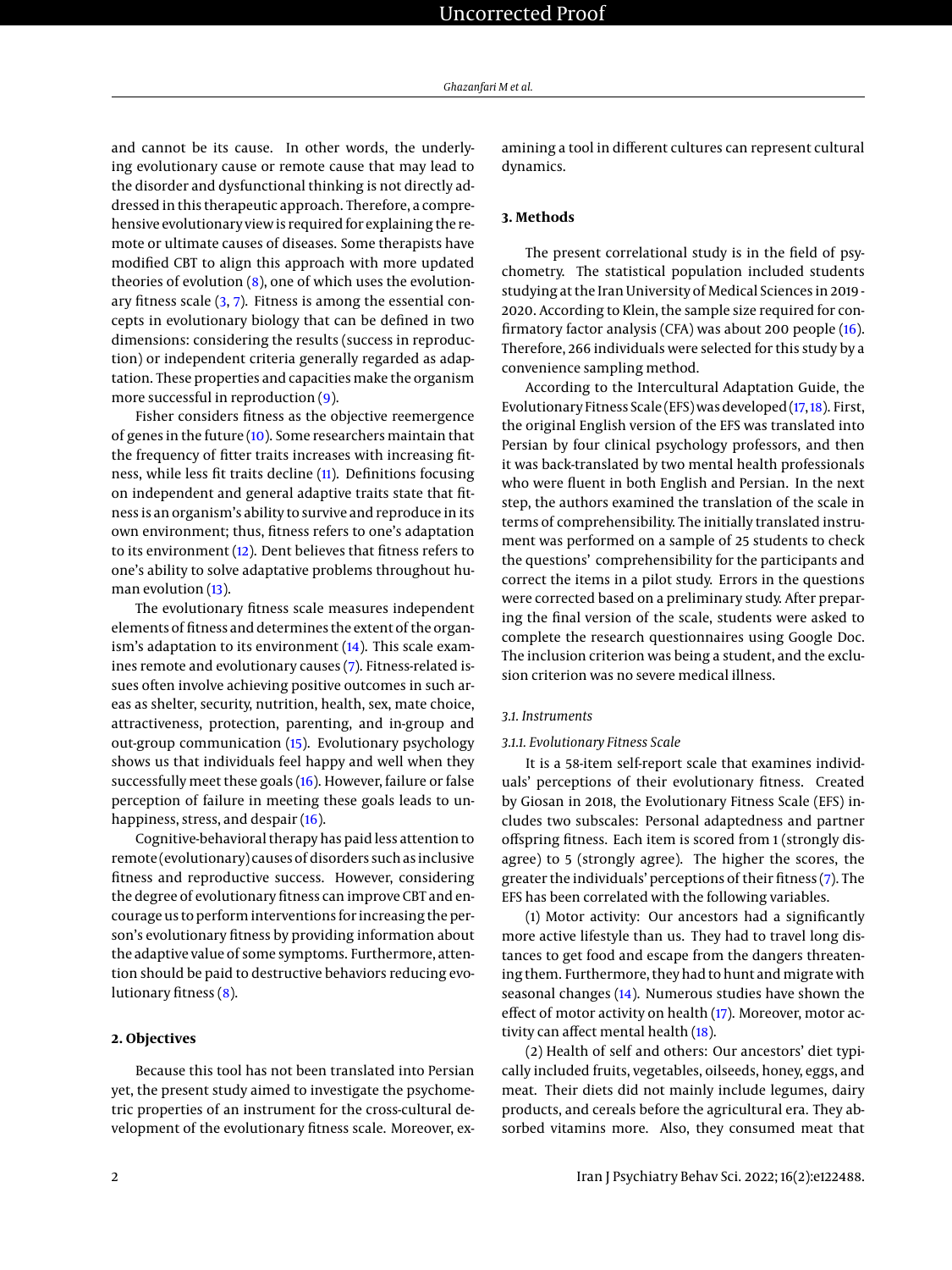probably had less saturated fat [\(14\)](#page-4-13). Numerous studies have indicated that the diet of hunting-gathering ancestors could have many positive effects [\(19\)](#page-4-18). Those who are in good health and have access to health care services can live longer and are more likely to be preferred as mates. As a result, they have a higher chance of passing their genes to the next generation. People with health problems are more prone to disability and mortality [\(14\)](#page-4-13). In a study conducted on 37 different cultures, health was essential formate selection among men and women [\(20\)](#page-5-0).

(3) Attractiveness of self and others: Attractiveness is usually associated with increased health and fertility [\(14\)](#page-4-13). It has been reported that attractiveness increases the probability of marriage for women [\(21\)](#page-5-1).

(4) Environmental fitness: Economic and social progress is among the most pervasive features for choosing a spouse [\(22\)](#page-5-2). Promotion can increase the number of mates and lead to resistance to transmissible infections [\(23\)](#page-5-3). There is ample evidence that individuals tend to pair with others similar to themselves  $(24)$ . Living in crimeprone areas and having threatening jobs can devastate individuals' fitness [\(14\)](#page-4-13).

(5) Social capital: Humans are highly social. Their survival and reproduction are strongly associated with social interactions and cooperation [\(25\)](#page-5-5).

(6) Sex life: Mate value is associated with increased sexual relations and multiple sexual partners [\(26\)](#page-5-6). There are differences in the elements of mate value between men and women. Men usually achieve this value by having high social status, intelligence, interpersonal dominance, fame, and being an athlete, while women typically achieve this value through attractiveness and age. However, the result is the same: higher mate value is associated with more mating opportunities. For this reason, mate value is among the critical elements of adaptation.

(7) Kinship: Inclusive fitness theory states that evolutionary fitness occurs by investing in children and relatives with common genes [\(27\)](#page-5-7). In other words, investing in extended family members can improve evolutionary fitness  $(14).$  $(14).$ 

#### *3.1.2. Depression, Anxiety, and Stress Scale-21 Items*

The Depression, Anxiety, and Stress Scale (DASS) was developed by Lovibond and Lovibond (1995) [\(28\)](#page-5-8). It is a set of three self-report subscales designed to assess negative emotional states of depression, anxiety, and stress. To complete this scale, people should determine how they experienced each symptom during the past week. Each subscale consists of seven items, and the final score is obtained by summing the relevant items' scores. This scale has good psychometric properties among foreign samples [\(29\)](#page-5-9). Its validity and reliability were evaluated in Iran. The retest

validity was 0.80, 0.76, and 0.77 for depression, anxiety, and stress, respectively. Cronbach's alpha was 0.81, 0.74, and 0.78 for depression, anxiety, and stress, respectively. The validity of this scale was assessed using CFA and principal component analysis (PCA). Based on factor analysis, depression, anxiety, and stress were extracted as the sub-scales, precisely equated to the original sample [\(30\)](#page-5-10).

#### *3.1.3. Rosenberg's Self-esteem Scale*

The Rosenberg's Self-esteem Scale (RSES) (1965) measures overall self-esteem and self-worth. This scale includes 10 items assessing life satisfaction and the extent of feeling good about self. The RSES is among the most common scales for measuring self-esteem. It is a valid scale because it uses a concept similar to the one presented in psychological theories about "self" for self-esteem. This tool was developed to provide an overview of positive and negative attitudes about self [\(31,](#page-5-11) [32\)](#page-5-12). It showed good psychometric properties in Iran [\(33\)](#page-5-13).

The DASS and the RSES were selected because they are associated with evolutionary fitness perception [\(2\)](#page-4-1).

# *3.2. Statistical Analysis*

The data were first screened. The EFS construct validity was assessed by CFA and divergent and convergent validity. The CFA evaluated the fitness of the two-factor model. Divergent and convergent validity was assessed using Pearson's correlation among subscales. The reliability of the scale was assessed by internal consistency and retest reliability. Cronbach's alpha measured the internal consistency of the scale. The ICC assessed the retest reliability of the EFS. The data were analyzed by SPSS 24.0 and LISREL 8.80. The chi-square divided by the degrees of freedom  $(X^2/df)$ , comparative fit index (CFI), goodness of fit index (GFI), adjusted goodness of fit index (AGFI), incremental fit index (IFI), relative fit index (RFI), normed fit index (NFI), non-normed fit index (NNFI), standardized root mean squared residual (SRMR) index, and root mean squared error of approximation (RMSEA) index were used to fit the factor structure of this scale. The  $X^2/df$  ratio of less than 3 indicates the excellent fitness of the model. However, this index is strongly affected by sample size. Thus, values greater than 3 show the model's fitness based on the sample size. Generally, the RMSEA value of less than 0.08, SRMR of less than 0.09, CFI, GFI, AGFI, IFI, RFI, NFI, and NNFI of greater than 0.90 (values between 0.80 and 0.90 represent a suitable and boundary fit), and AGFI of greater than 0.85 indicate the acceptability of CFA fit indices [\(34,](#page-5-14) [35\)](#page-5-15).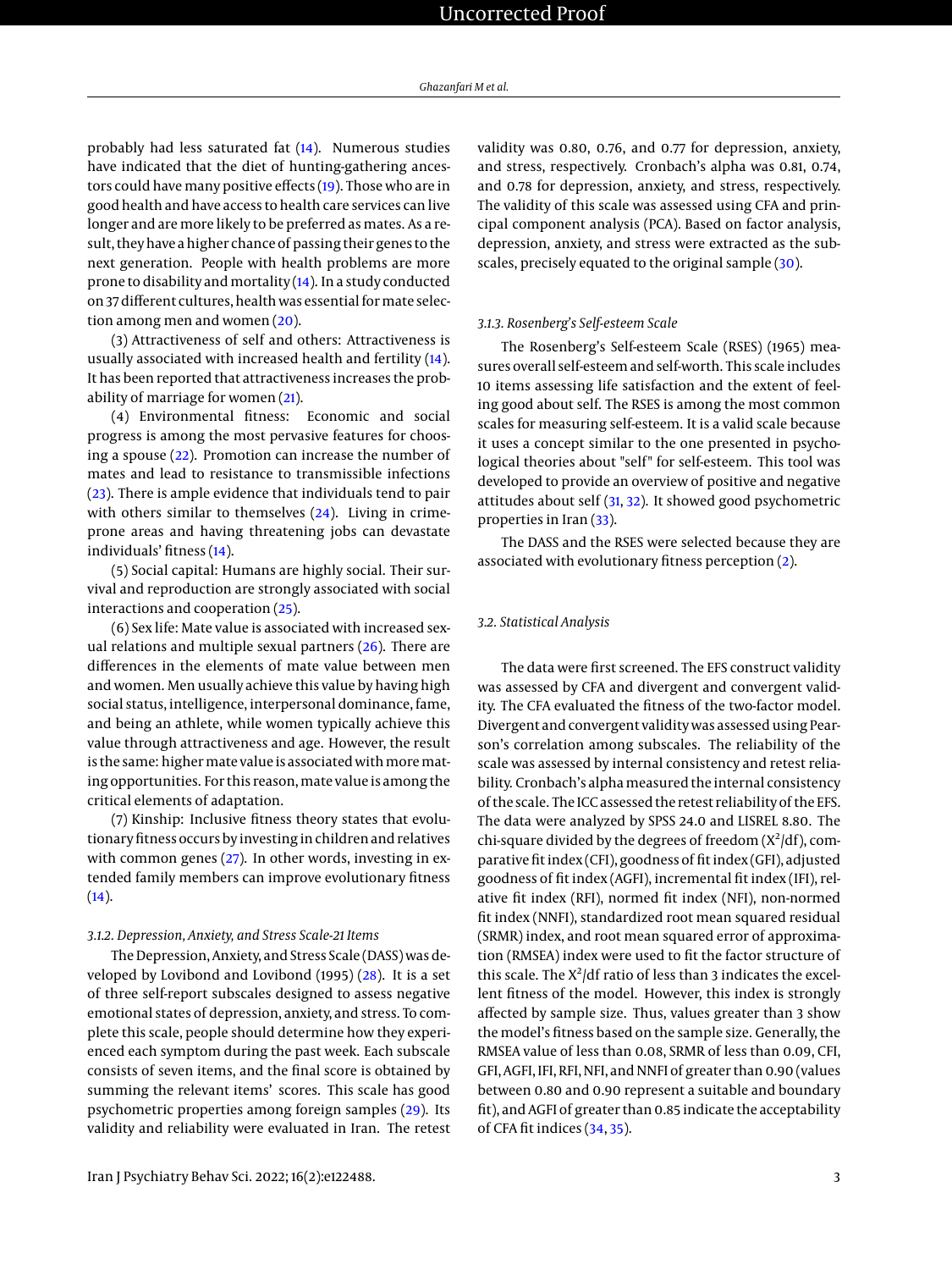# **4. Results**

In total, 266 students with a mean age of 27.11  $\pm$  5.80 years, ranging from 18 to 52 years, participated in this study. Also, 153 (57.51%) students were male, and 113 (42.48%) were female. Moreover, 182 (68.4%) participants were single, and 84 (31.6%) were married. In terms of educational level, 139 (52.2%) participants had a diploma, 108 (40.6%) had a Bachelor's degree, and 19 (7.1%) had a Master's degree or higher.

[Table 1](#page-4-19) presents the inter-correlation between the subscales and their correlation with the overall EFS. The correlation coefficients ranged from 0.90 to 0.98.

### *4.1. Reliability*

Internal consistency was obtained using Cronbach's alpha of 0.96 for personal adaptedness, 0.94 for partner and offspring fitness, and 0.97 for the overall scale. Test-retest reliability was 0.81 for personal adaptedness, 0.80 for partner and offspring fitness, and 0.83 for the overall scale.

#### *4.2. Validity*

The EFS validity was first assessed by the CFA. The fitting of the two-factor structure of the scale was assessed using CFI, NFI, NNFI, GFI, IFI, RMSEA, and SRMR. [Table 2](#page-4-20) presents the fit indices of the two-factor model.

Concerning convergent and divergent validity, there was a significant positive correlation between the EFS and its subscales and stress, anxiety, and depression, indicating the appropriate convergent validity of the scale [\(Table 3\)](#page-4-21). However, there was a significant negative correlation between the EFS and its subscales and self-esteem, representing the appropriate divergent validity of the scale.

#### **5. Discussion**

The phylogenetic view has not yet been recognized in contemporary psychiatry, and evolutionary theory has never been strictly applied to the medical field, which can be considered a severe shortcoming in therapeutic processes [\(36\)](#page-5-16). The EFS can be an essential step in achieving this goal and considering the evolutionary causes of disorders in psychiatry. The study showed good internal consistency for the scale (Cronbach's alpha of 0.91). Moreover, it correlated with physical health, life quality, social functioning, occupational functioning, and mate value [\(7\)](#page-4-6).

The present study evaluated the validity and reliability of the EFS among university students. The results showed that the two-factor structure of the scale was confirmed in the Iranian population. This finding was in line with the research conducted in the USA [\(7\)](#page-4-6). In the main study, Cronbach's alpha was obtained at 0.91, and the tool had a highly

convergent relationship with the scales of physical health, quality of life, and social and occupational performance [\(7\)](#page-4-6).

The results of our study confirmed the two-factor structure of the scale, consistent with the original research that developed this tool [\(7\)](#page-4-6). Moreover, the EFS showed good internal consistency and retest reliability. Divergent validity was assessed by DASS-21. The results indicated a negative correlation between the evolutionary fitness and anxiety, depression, and stress, confirming previous research [\(2,](#page-4-1) [37\)](#page-5-17). It has been reported that when individuals' survival and reproduction are somehow compromised, they show anxiety, depression, and stress symptoms [\(2\)](#page-4-1).

Convergent validity was assessed by RSES, which showed a desirable result. This finding is consistent with research reporting that high evolutionary fitness could increase individuals' self-esteem and sense of power [\(2,](#page-4-1) [38\)](#page-5-18). One study demonstrated that even individuals who use drugs artificially intend to stimulate the brain regions associated with self-esteem due to some real or perceived threats to their own survival [\(39\)](#page-5-19).

One of the limitations of this research was that the sample included only students. It is suggested that such research be performed on non-student samples.

# *5.1. Conclusions*

This research can contribute to the existing literature evaluating the distal causes of psychiatric disorders and evolutionary fitness. Moreover, this study can complement the cross-cultural literature on the EFS by examining its construct, convergent, and divergent validity and reliability. The EFS could be a suitable tool for research and clinical work on psychiatric clients, especially those referred for psychotherapy. Furthermore, due to the need for standardizing tools in cultures with new and different dynamics before using them [\(40,](#page-5-20) [41\)](#page-5-21), this research can help increase the external validity of the EFS.

# **Acknowledgments**

We appreciate Dr. Noroozi for his guidance.

#### **Footnotes**

**Authors' Contribution:** M. Gh, F.L., A. N, H. S., and M. D. contributed to the conception of the work, study conduct, and revising the draft and agreed on all aspects of the work. **Conflict of Interests:** The authors of this article declare no financial interests. Employees engaging in this article had no direct or indirect profit. None of the authors have any shares in any company which may use the result. None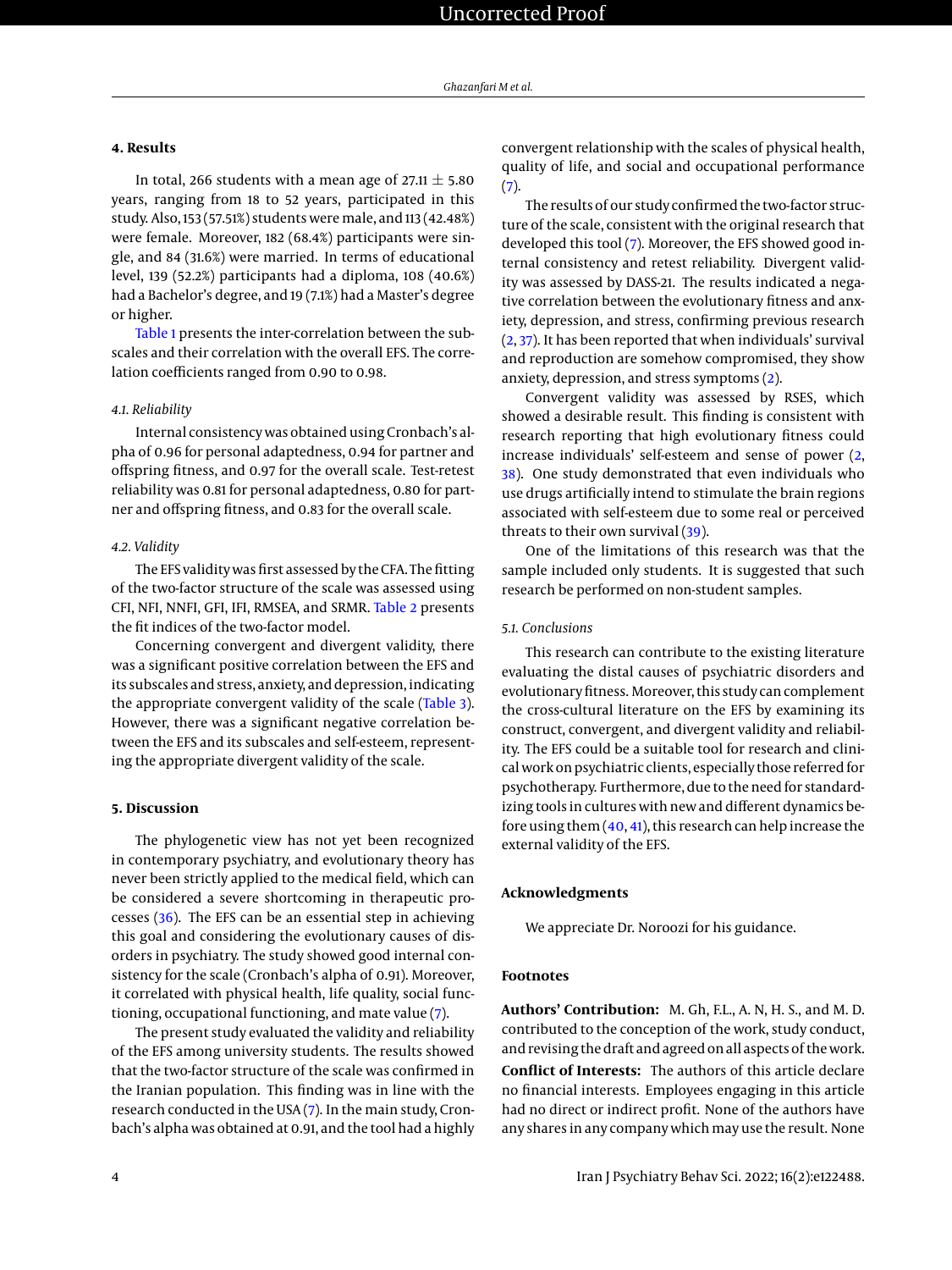<span id="page-4-19"></span>

| Table 1. The Mean, Standard Deviation, and Correlation Between the Subscales and Overall EFS <sup>a</sup> |  |
|-----------------------------------------------------------------------------------------------------------|--|
|                                                                                                           |  |

| <b>Variables</b>              | Mean $\pm$ Standard Deviation |           |          |
|-------------------------------|-------------------------------|-----------|----------|
| Overall                       | $170.16 \pm 35.52$            | $0.98***$ | $0.96**$ |
| Personal adaptedness          | $108.40 \pm 22.84$            |           | $0.90**$ |
| Partner and offspring fitness | $61.59 \pm 13.51$             |           |          |

a\*\* Correlation is significant at the 0.01 level.

<span id="page-4-20"></span>

| Table 2. Fit Indices of Evolutionary Fitness |         |      |          |             |      |      |            |           |             |           |              |
|----------------------------------------------|---------|------|----------|-------------|------|------|------------|-----------|-------------|-----------|--------------|
| <b>Fit Indices</b>                           | л       | DF   | $X^2/df$ | <b>SRMR</b> | GFI  | IFI  | <b>CFI</b> | <b>RF</b> | <b>NNFI</b> | <b>NF</b> | <b>RMSEA</b> |
| <b>Two-factor</b>                            | 6171.43 | 1594 | 3.87     | 0.06        | 0.71 | 0.93 | 0.93       | 0.90      | 0.92        | 0.91      | 0.09         |

<span id="page-4-21"></span>

|               | Table 3. Convergent and Divergent Validity<br>Overall Scale | Personal<br><b>Adaptedness</b> | Partner and<br><b>Offspring Fitness</b> |
|---------------|-------------------------------------------------------------|--------------------------------|-----------------------------------------|
| Anxiety       | $-0.72**$                                                   | $-0.70**$                      | $-0.70**$                               |
| Depression    | $-0.71**$                                                   | $-0.71***$                     | $-0.66**$                               |
| <b>Stress</b> | $-0.69**$                                                   | $-0.69**$                      | $-0.63**$                               |
| Self-esteem   | $0.56***$                                                   | $0.58***$                      | $0.51**$                                |

of the authors is a member or reviewer of this journal. There was no personal or professional relationship with the organization, which was part of this article.

**Data Reproducibility:** The data presented in this study are openly available in one of the repositories or will be available on request from the corresponding author by this journal representative at any time during submission or after publication. Otherwise, all consequences of possible withdrawal or future retraction will be with the corresponding author.

**Ethical Approval:** This study was approved under the ethical approval code of IRUMS.REC.1398.101 (link: ethics.research.ac.ir/IR.IUMS.REC.1400.1177).

**Funding/Support:** The Iran University of Medical Sciences entirely supported this study. This project is part of a Ph.D. dissertation accepted by the Iran University of Medical Sciences (https://ethics.research.ac.ir/IR.IUMS.REC.1400.1177). Because this article is part of a desertation, it has no separate funding, and we used part of the support related to the whole project.

#### **References**

- <span id="page-4-0"></span>1. Hogan J, Bolhuis J. The development of behaviour: trends since Tinbergen (1963). *Anim Biol*. 2005;**55**(4):371–98. doi: [10.1163/157075605774840914.](http://dx.doi.org/10.1163/157075605774840914)
- <span id="page-4-1"></span>2. Austad S. Randolph M. Nesse, Good Reasons for Bad Feelings: Insights from the Frontier of Evolutionary Psychiatry. *Evol Med Public Health*. 2020;**2020**(1):28–9. doi: [10.1093/emph/eoaa002.](http://dx.doi.org/10.1093/emph/eoaa002)
- <span id="page-4-2"></span>3. Giosan C, Muresan V, Moldovan R. Cognitive evolutionary therapy for depression: a case study. *Clin Case Rep*. 2014;**2**(5):228–36. doi: [10.1002/ccr3.131.](http://dx.doi.org/10.1002/ccr3.131)
- <span id="page-4-3"></span>4. Ghazanfari M, Fathali Lavasani F. The Mediating Role of Boredom and Mind Wandering in the Relationship Between Evolutionary Fitness and Tendency to Substance Use Among University Students. *Int J High Risk Behav Addict*. 2021;**10**(4). doi: [10.5812/ijhrba.116646.](http://dx.doi.org/10.5812/ijhrba.116646)
- <span id="page-4-4"></span>5. Ghazanfari M, Fathali Lavasani F, Atef-Vahid MK, Asgharnejad Farid AA. The Relation Between Evolutionary Life Strategy, Temperament and Character in Individuals with Opioid Use Disorder. *Int J High Risk Behav Addict*. 2018;**7**(2). doi: [10.5812/ijhrba.55007.](http://dx.doi.org/10.5812/ijhrba.55007)
- <span id="page-4-5"></span>6. Stevens A, Price J. *Evolutionary psychiatry: A new beginning*. Routledge; 2015.
- <span id="page-4-6"></span>7. Giosan C, Mureșan V, Wyka K, Mogoașe C, Cobeanu O; Szentagotai. The Evolutionary Fitness Scale: A Measure of the Independent Criterion of Fitness. *EvoS Journal: The Journal of the Evolutionary Studies Consortium*. 2018;**7**(1):181–205.
- <span id="page-4-7"></span>8. Giosan C, Cobeanu O, Mogoase C, Muresan V, Malta LS, Wyka K, et al. Evolutionary cognitive therapy versus standard cognitive therapy for depression: a protocol for a blinded, randomized, superiority clinical trial. *Trials*. 2014;**15**:83. doi: [10.1186/1745-6215-15-83.](http://dx.doi.org/10.1186/1745-6215-15-83) [PubMed: [24641778\]](http://www.ncbi.nlm.nih.gov/pubmed/24641778). [PubMed Central: [PMC3994780\]](https://www.ncbi.nlm.nih.gov/pmc/articles/PMC3994780).
- <span id="page-4-8"></span>9. Michod RE. *Darwinian dynamics: Evolutionary transitions in fitness and individuality*. Princeton University Press; 2000.
- <span id="page-4-9"></span>10. Fisher R. *The genetical theory of natural selection*. 2nd ed. Dover Publications; 1958.
- <span id="page-4-10"></span>11. Sober E. Two Outbreaks of Lawlessness in Recent Philosophy of Biology. *Philos Sci*. 2022;**64**(S4):S458–67. doi: [10.1086/392622.](http://dx.doi.org/10.1086/392622)
- <span id="page-4-11"></span>12. Pianka ER. *Evolutionary ecology*. Harpercollins College Div; 2011.
- <span id="page-4-12"></span>13. Dennett DC, Dennett DC. *Darwin's Dangerous Idea: Evolution and the Meanins of Life*. Simon & Schuster; 1996.
- <span id="page-4-13"></span>14. Giosan C. 'Slow' reproductive strategy: A negative predictor of depressive symptomatology. *Aust J Psychol*. 2020;**65**(3):156–62. doi: [10.1111/ajpy.12016.](http://dx.doi.org/10.1111/ajpy.12016)
- <span id="page-4-14"></span>15. Kline RB. *Principles and practice of structural equation modeling*. Guilford Publications; 2015.
- <span id="page-4-15"></span>16. Kim YY. Cross-Cultural Adaptation. *Oxford Research Encyclopedia of Communication*. 2017. doi: [10.1093/acrefore/9780190228613.013.21.](http://dx.doi.org/10.1093/acrefore/9780190228613.013.21)
- <span id="page-4-16"></span>17. Gjersing L, Caplehorn JR, Clausen T. Cross-cultural adaptation of research instruments: language, setting, time and statistical considerations. *BMC Med Res Methodol*. 2010;**10**:13. doi: [10.1186/1471-2288-10-13.](http://dx.doi.org/10.1186/1471-2288-10-13) [PubMed: [20144247\]](http://www.ncbi.nlm.nih.gov/pubmed/20144247). [PubMed Central: [PMC2831007\]](https://www.ncbi.nlm.nih.gov/pmc/articles/PMC2831007).
- <span id="page-4-17"></span>18. Biddle SJ, Asare M. Physical activity and mental health in children and adolescents: a review of reviews. *Br J Sports Med*. 2011;**45**(11):886–95. doi: [10.1136/bjsports-2011-090185.](http://dx.doi.org/10.1136/bjsports-2011-090185) [PubMed: [21807669\]](http://www.ncbi.nlm.nih.gov/pubmed/21807669).
- <span id="page-4-18"></span>19. Clyne A. Physical Activity and Mental Health. *Physiotherapy*. 2001;**87**(1):49–50. doi: [10.1016/s0031-9406\(05\)61195-9.](http://dx.doi.org/10.1016/s0031-9406(05)61195-9)